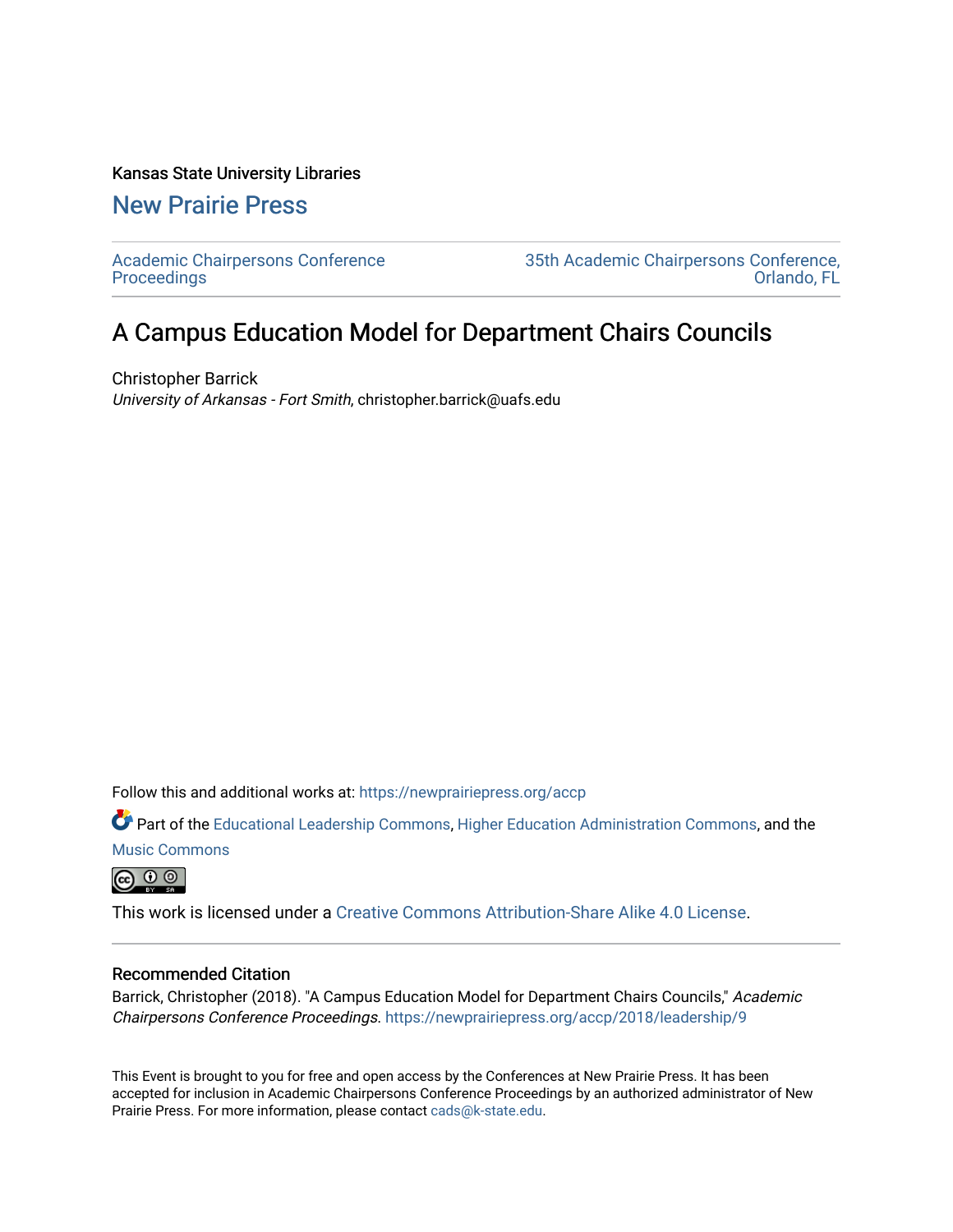## **A CAMPUS EDUCATION MODEL FOR DEPARTMENT CHAIRS COUNCILS**

## **BY CHRISTOPHER BARRICK**

### Abstract:

This presentation examines common missions for department chairs councils and proposes a framework that serves its members by offering campus-specific education. In this model, department chairs learn the ins and outs of their campus, including operations, meeting key university leaders, understanding available resources, and new developments across campus.

### **Session Description:**

While many universities have a network or council of department chairs that discusses issues from around campus, many don't have one at all. Chairs councils can be important support systems to academic chairs where they can have a voice in university decisions and network with colleagues. But, department chairs can also benefit from their organizations in another way: by focusing on campus education.

This session will first focus on mission statements from department chairs councils, as attendees will be able to discuss both how their current council serves them as well as what else they would like to get out of the organization. The pros and cons of different council missions will be discussed in an interactive format.

Next, this session will propose a model of campus-specific education for an academic chairs council. Inspired by an administrative training fellowship, this model includes a rotating schedule of presentations and guest speakers that provide the department chairs of a variety of information a variety of office around campus, including:

- The president's or chancellor's office
- The provost's office
- Each dean/associate dean
- The CFO's office
- Campus business center
- Admissions
- Financial Aid
- Library
- Athletics
- Student Affairs Office
- Marketing
- Numerous others